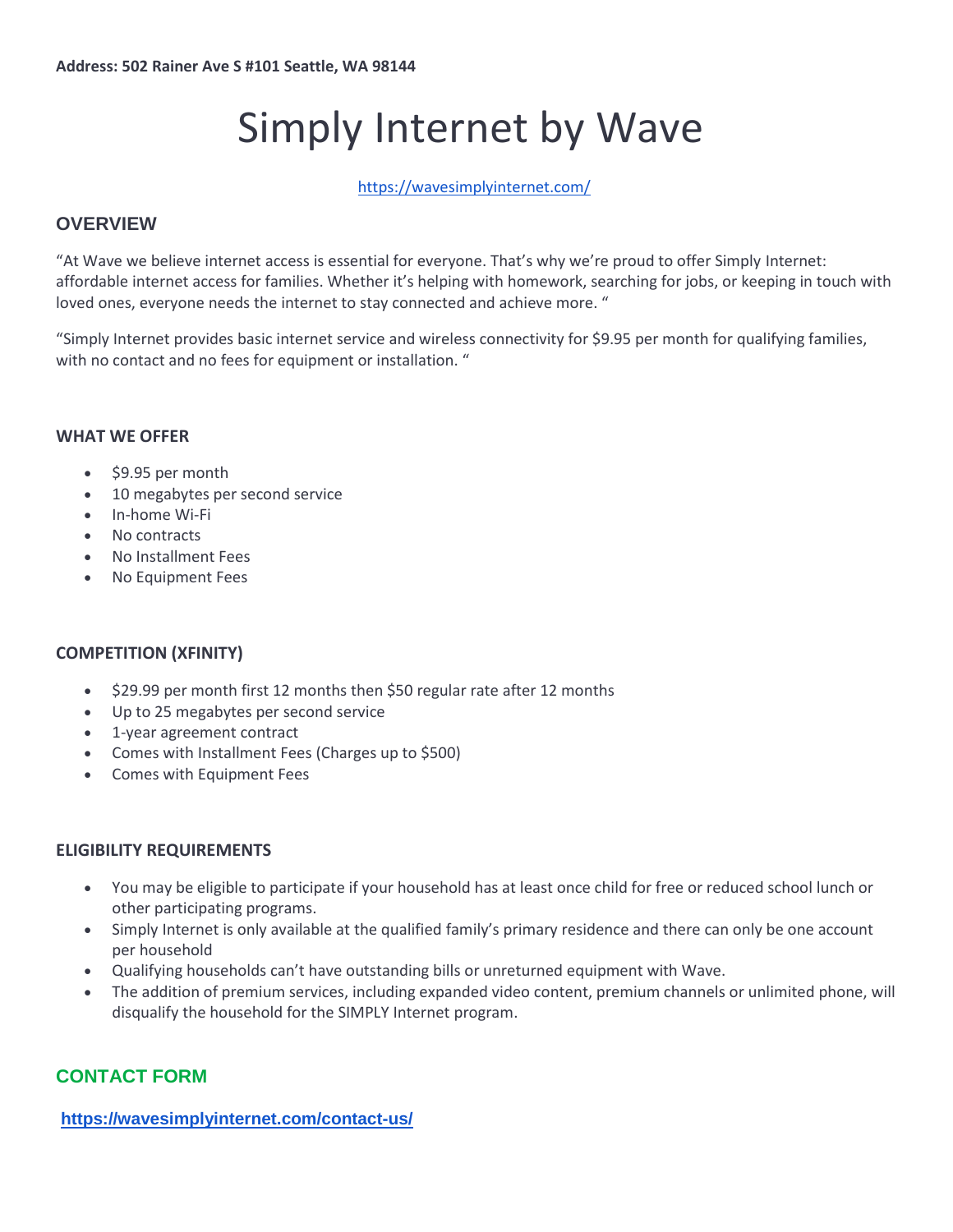# Internet Essentials

<https://www.internetessentials.com/>

#### **OVERVIEW**

"A home Internet connection is more essential than ever for today's families. Since 2011, Internet Essentials from Comcast has connected more than 8 million low-income Americans to all the opportunities of a digital world through low-cost, high-speed Internet at home. We partner with local communities to pass on the importance of being connected and provide low-cost Internet service (computers, too!) along with free training to safely unlock its potential. As the largest Internet adoption program in the nation, we stay true to our mission of empowering our customers and enriching communities with technology."

#### **WHAT WE OFFER**

- No Contract
- No Credit Check
- No Installation Fee
- In-Home Wi-Fi
- 15 megabytes per second service

### **XFINITY COMCAST REGULAR OFFER**

- $\bullet$  \$29.99 per month first 12 months then \$50 regular rate after 12 months
- Up to 25 megabytes per second service
- 1-year agreement contract
- Comes with Installment Fees (Charges up to \$500)
- Comes with Equipment Fees

#### **ELIGIBILITY REQUIREMENTS**

- You are eligible for public assistance programs such as the National School Lunch Program, Housing Assistance, Medicaid, SNAP, TANF, SSI, NSLP/Head Start, LIHEAP, WIC, Federal Pell Grant, VA Pension, and Tribal Assistance.
- You do not have outstanding debt to Comcast that is less than a year old. Families with outstanding debt more than one-year-old may still be eligible.
- You live in an area where Comcast Internet Service is available but not subscribed to it within the last 90 days.

#### **APPLICATION**

<https://apply.internetessentials.com/>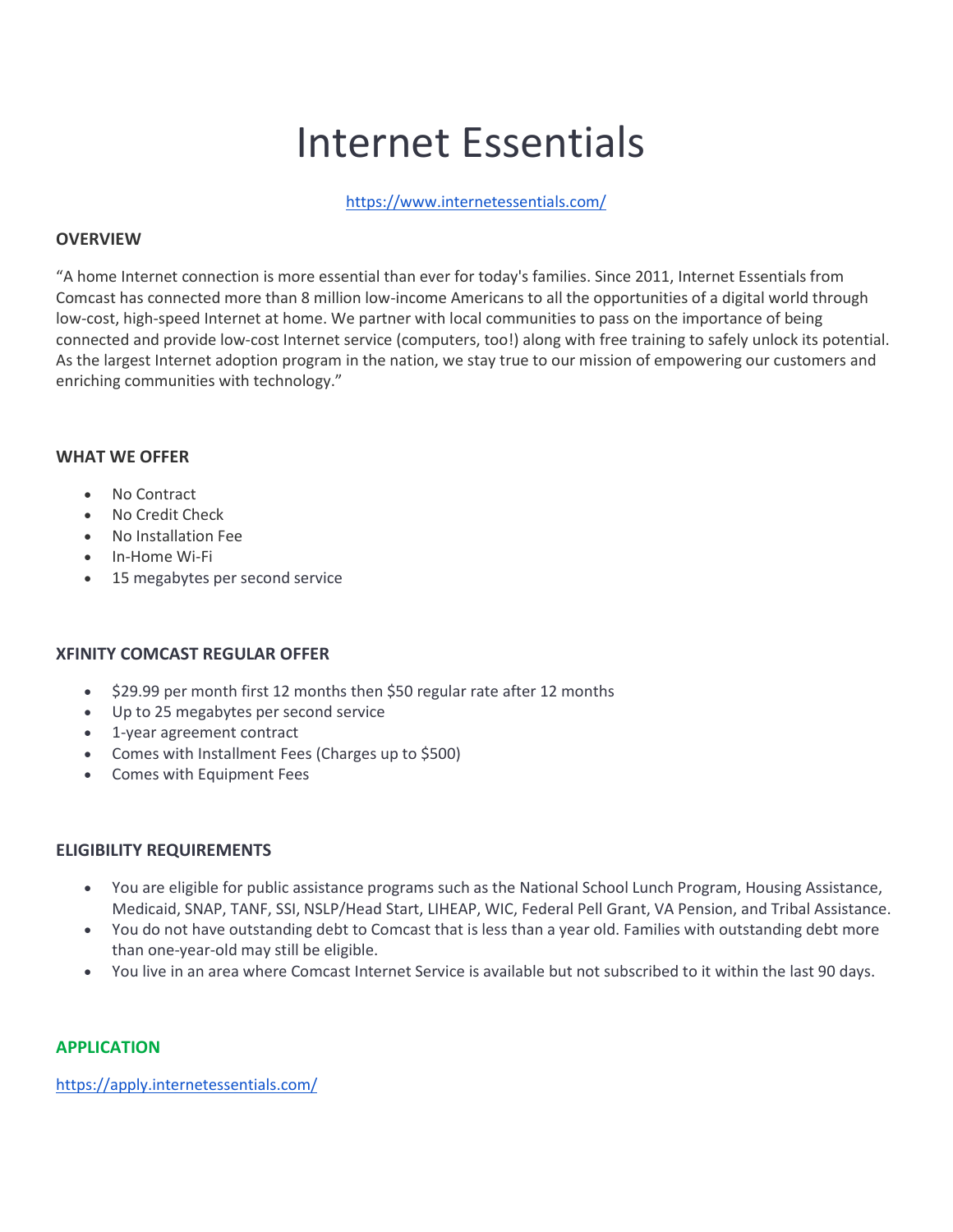# PC'S For People

<https://www.pcsforpeople.org/get-technology/>

#### **OVERVIEW**

"Through electronic reuse PCs for People provides the opportunity for all low income individuals and nonprofits to benefit from the life changing impact of computers and mobile internet"

"PCs for People offers its refurbished computers and low-cost internet in-stores and online [www.pcsrefurbished.com](http://www.pcsrefurbished.com/)."

#### **YOU CAN ALSO HELP**

" If you live near [one of our stores,](https://www.pcsforpeople.org/contact/) we would recommend stopping by to collect your computer or internet hotspot inperson. Our staff can help answer questions and provide helpful information on your new device. If you do not live within a reasonable drive of our stores, our online store offers **free shipping** to all US states. Whether you buy online or in-store, make sure to check on [which eligibility documentation we accept](https://www.pcsforpeople.org/eligibility/) and head to [our Facebook page](https://www.facebook.com/pcsforpeople) to see if we have any promotions available."

#### **WHAT WE OFFER**

- Refurbished Desktop & Laptop Computers (Desktops and Laptops Under \$500)
- Low-Cost Mobile Internet (\$15 a month)
- Affordable Computer Repair

#### **PRICE COMPARISON**

#### *HP ProBook 440:*

- Amazon \$399.95 without internet
- PCs for People \$265 with internet

#### **ELIGIBILITY REQUIREMENTS**

To receive technology and services from PCs for People, a potential recipient must be below the 200% poverty level or be currently enrolled in an income-based government assistance program.

### **CONTACT FORM AND CONTACT**

<https://pcsrefurbished.com/about/contact.aspx>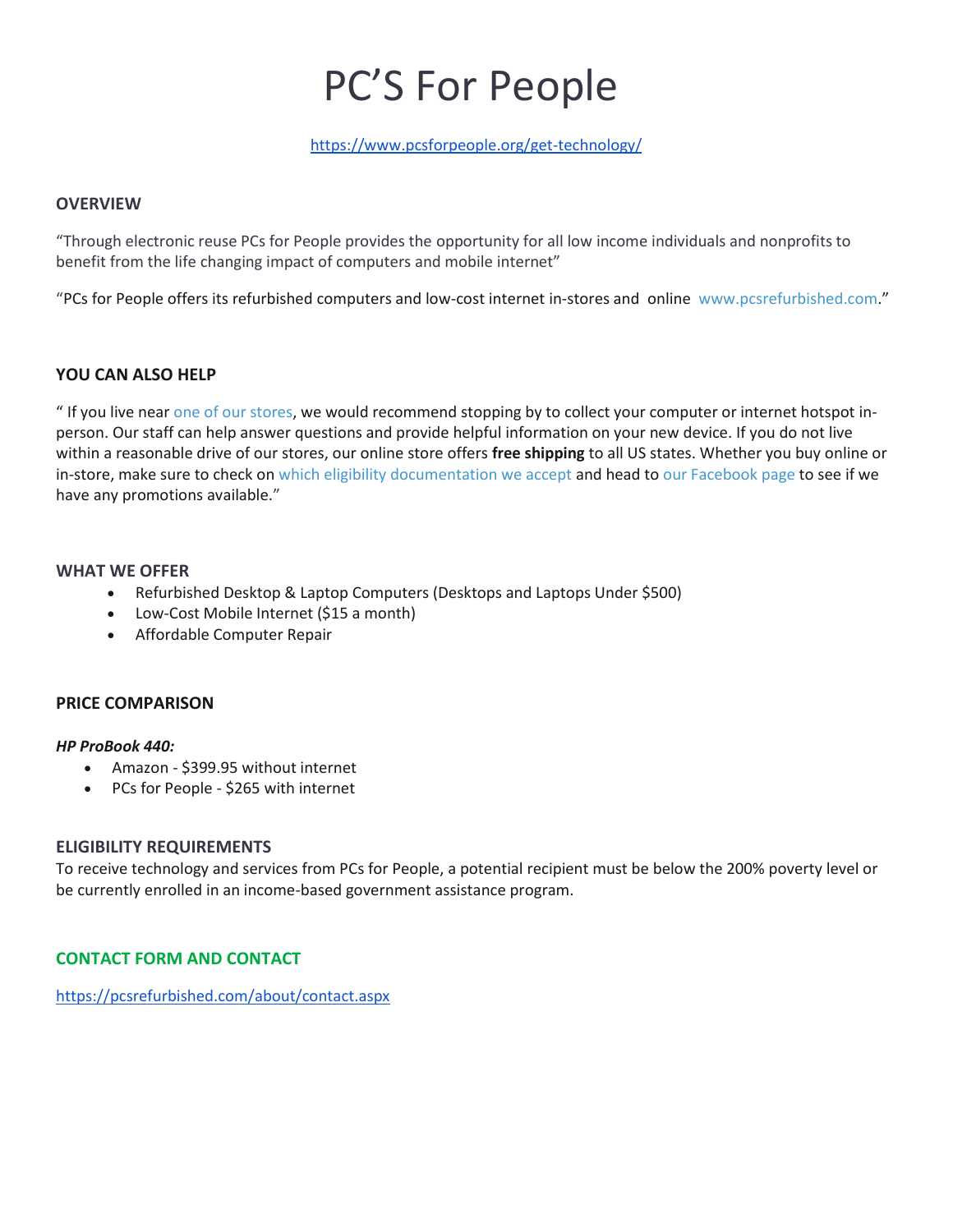# Interconnection

#### [https://interconnection.org](https://interconnection.org/)

#### **OVERVIEW**

"InterConnection, a certified Microsoft Refurbished, and R2:2013 electronics recycler collects used electronics and refurbishes the equipment for charitable reuse. InterConnection's mission is to make information and communication technology accessible to underserved communities around the world.

#### **YOU CAN ALSO HELP**

"By donating your used electronics to InterConnection you can help someone in need gain access to technology. Thanks to both individual donations and corporate donors, InterConnection is able to offer high quality refurbished electronics to low-income individuals and their families at a deep discount."

#### **WHAT WE ACCEPT**

List of Items we accept are listed here:<https://interconnection.org/accepted-items.php>

#### **WHY INTERCONNECTION?**

- Recycling saves the environment
- Saves you money

### **DROP OFF LOCATION**

1121 N 35th Street Seattle, WA 98103

### **ADDRESS AND CONTACT INFORMATION**

3415 Stone Way North Seattle, WA, 98103

(206) 633-1517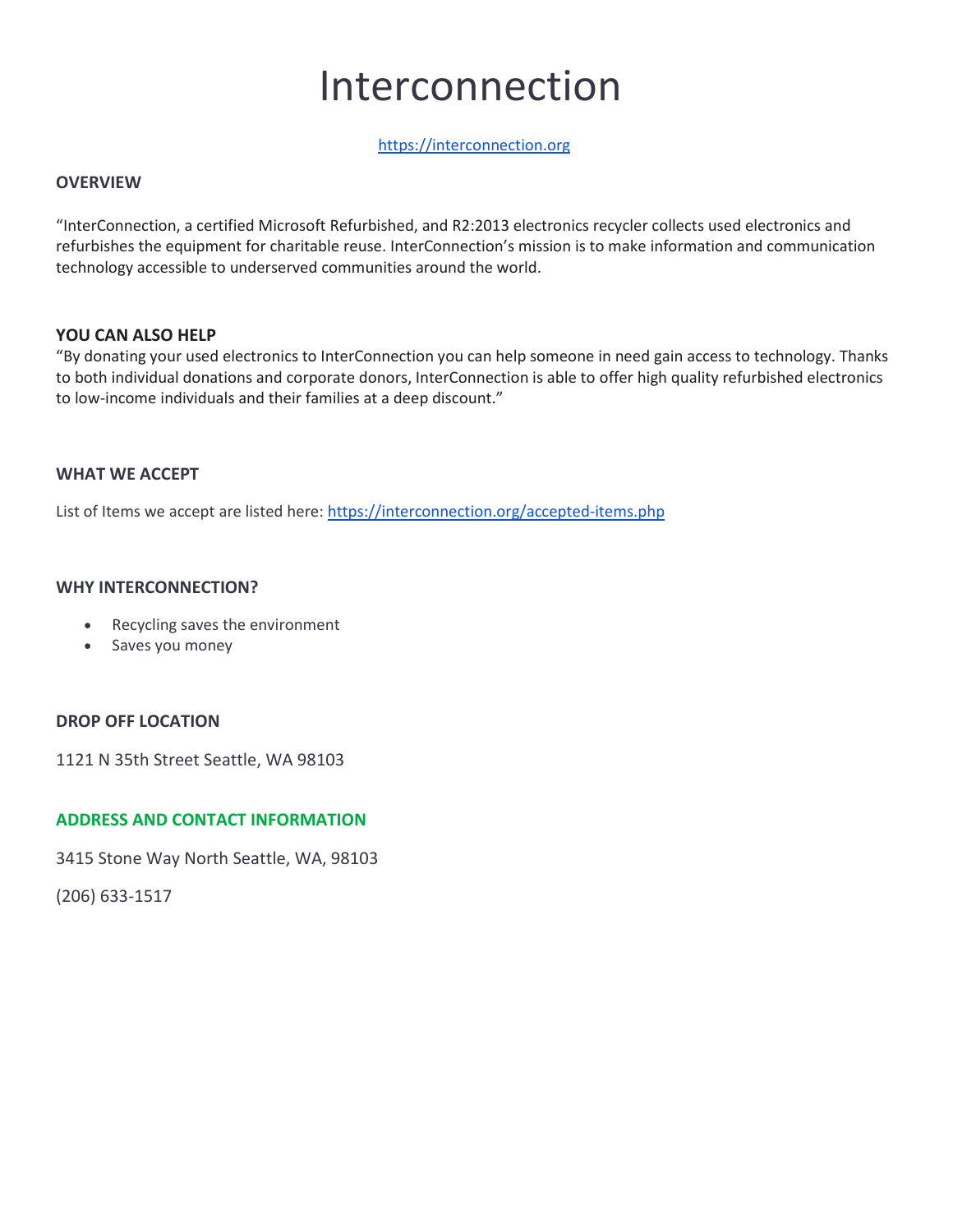# CONNECT ALL

# [https://connectall.org](https://connectall.org/)

# **WHAT IS CONNECT ALL?**

- A membership program that develops, launches and scales electronics reuse-and-recycling based social enterprises that help people gain access to technology.
- An e-commerce platform that provides affordable computers and Internet to nonprofit organizations and low income individuals.

### **WHAT WE OFFER**

We offer affordable technology such as:

- Laptops
- Desktops
- Tablets
- Internet
- Computer Accessories
- Apple Products

## **CONTACT INFORMATION**

Address: 3415 Stone Way N, Seattle, WA 98103

Phone: 206-633-1517 (ext. 124)

Email: supportinterconnection.org

Hours: Monday-Friday | 8:00 AM - 4:30PM PST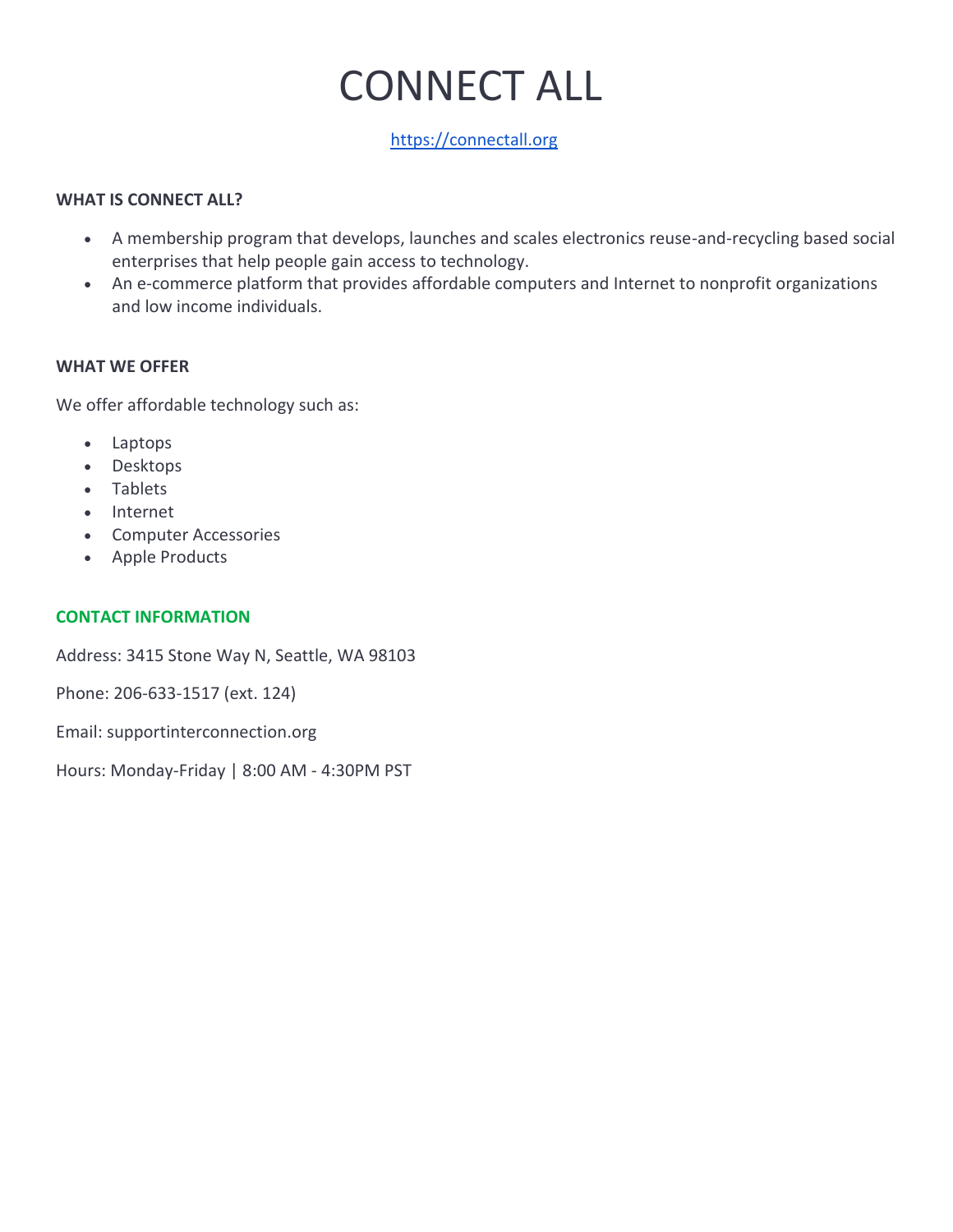# COMPUTERS WITH CAUSES

[https://www.computerswithcauses.org](https://www.computerswithcauses.org/)

#### **OVERVIEW**

"Our charity Computer Donation program participates in a zero-waste recycling program. New and used Computer Donations appreciated. All charity Computer Donations, gadgets and tablet donations are tax deductible and support worthy charitable causes! Feel free to contact us with any questions."

#### **CONTACT INFORMATION**

Phone: Toll Free (888) 228-7320

Contact Form:<https://www.computerswithcauses.org/computer-donation-contact.htm>

Hours: Monday-Saturday | 9:00 AM - 9:00PM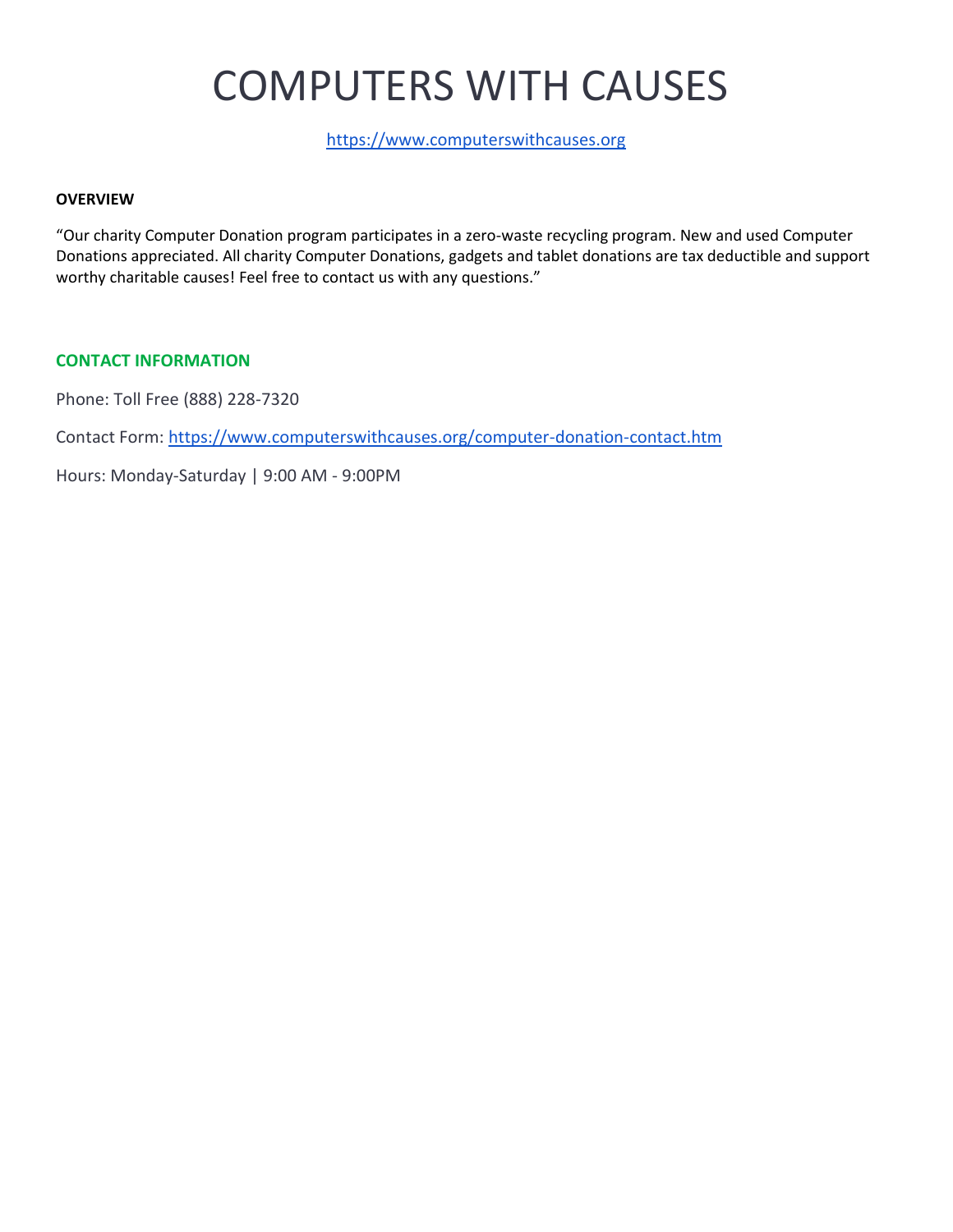# FREEDOMPOP

# <https://www.freedompop.com/home.htm>

## **OVERVIEW**

"FreedomPop provides disruptive mobile services including the world's first 100% free mobile plan so that no one is left off the "connected grid." Founded in 2012, FreedomPop is rewriting the rules of the global telecoms industry accelerating the convergence of Internet models and technology with traditional Telecom. It has closed more than \$109 million in funding from Intel Capital, DCM, Mangrove Capital, Partech, Axiata and Skype Founder Niklas Zennstom's Atomico. In addition to free mobile service, the company offers a suite of devices, digital services, and innovative social sharing allowing users to share data across accounts. Services are currently available in the U.S. and U.K., with plans to expand to a dozen more countries this year. The FreedomPop Team consists of seasoned web and telecom entrepreneurs who are committed to providing to customer's free mobile services in the same way Skype provides free voice, Dropbox free data and Spotify free music. Through its innovative model and approach, FreedomPop currently offers customers free 4G mobile phone service, free wireless internet, and free home broadband."

# **WHAT WE OFFER**

- Free Mobile Phone
- High Speed Internet Service
- Wi-Fi calling and texting from anywhere
- Free Unlimited calling and texting between FreedomPOP phones
- Free international calling from over 60 countries
- Access over 8 million hotspots with nationwide roaming
- Get a virtual number from anywhere in the world
- Earn free 4G LTE data every month by adding friends
- Earn unlimited free data by completing partner offers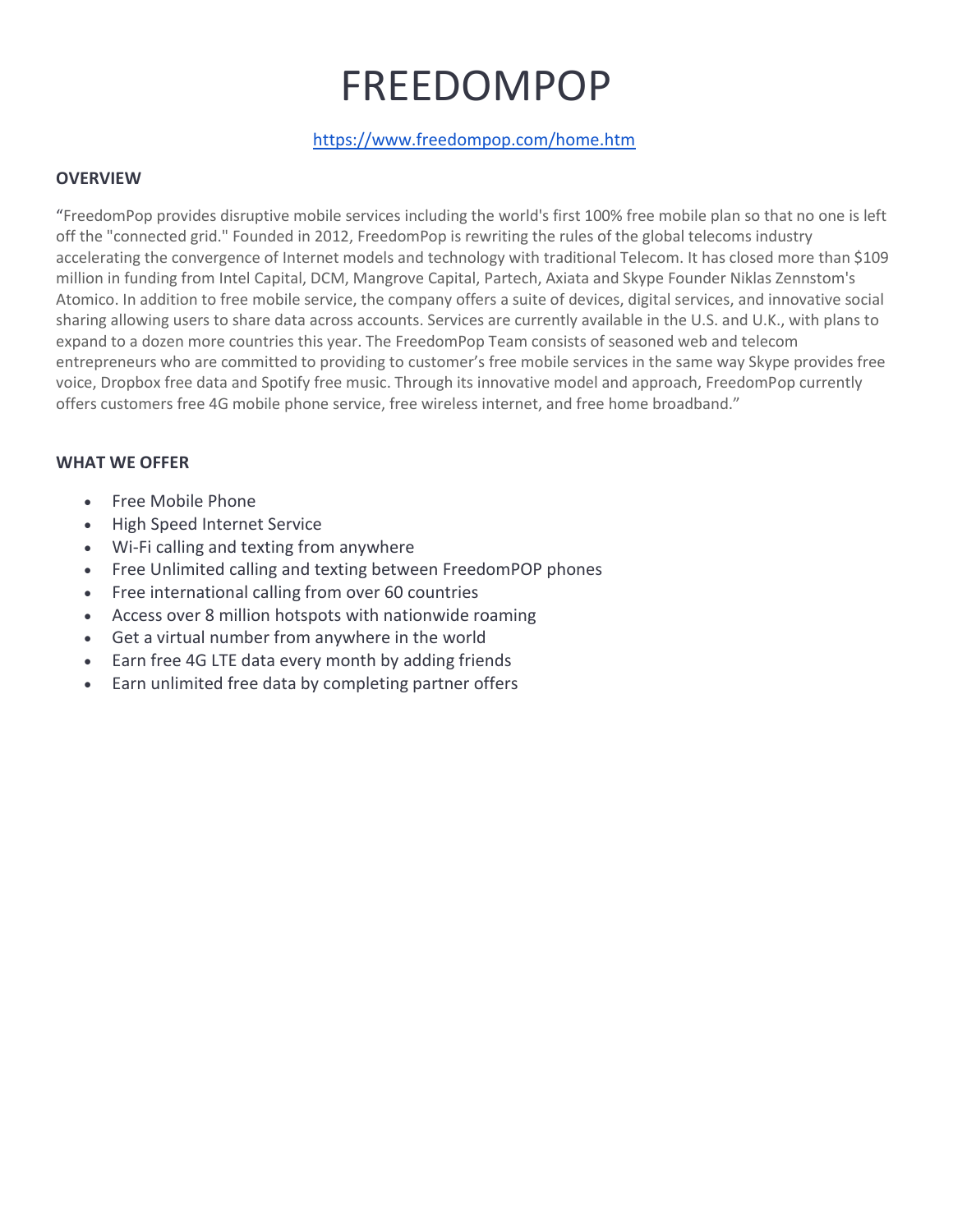# WASHINGTON LIFELINE INFORMATION

# <http://www.phone-bill-assistance.com/lifeline/WA>

# **What is the Lifeline Program?**

"Lifeline is a program that allows low income households to receive discounted telephone services, in order to help them make ends meet each month. For most Americans, having a telephone is a necessity. A telephone is a link to the outside world, often times a necessity in landing a job. It is also something that is relied upon for emergencies, and when a family is in the low income bracket, it can be a difficult bill to manage each month. The following is how an individual can determine if they are eligible for the Lifeline program, and also how they can apply for this federal program."

# **Who is eligible for Lifeline?**

"In order to be eligible for Lifeline benefits, a person must first see if their state is a federal default state. These states include Delaware, Hawaii, Indiana, Iowa, Louisiana, New Hampshire, North Dakota and South Dakota. For individuals who reside in a federal default state, an individual must be enrolled in one of the following federal programs in order to be eligible for Lifeline service: Federal Public Housing Assistance, Supplemental Nutrition Assistance Program, Low Income Home Energy Assistance Program, Medicaid, National School Lunch Program, Supplemental Security Income and Temporary Assistance for Needy Families. Also, an individual can be deemed eligible if their household income is at or below 135% of the federal poverty line."

# **Application Process**

"You can quickly get started by entering your zip code in the box at the top of this page, we will then help you locate Lifeline providers in your area and provide you with information on how to apply. You can also skip this process and browse providers for your state by [clicking here.](http://www.phone-bill-assistance.com/lifeline_by_state) If a consumer needs assistance with telephone service, the consumer applies for the program through his or her local telephone company. If the phone company is eligible, it asks the Universal Service Fund's Low Income Program for reimbursement for the difference of the normal charge for service and the discounted rate offered to the consumer. For each family that applies for the Lifeline or Link Up program, the telecommunications carrier must provide the Universal Service Fund's Low Income Program with For 497. The carrier must file the form monthly or quarterly. Depending on the time of the year, some carriers may submit the form for up to 25 months."

CONTACT FORM:<http://www.phone-bill-assistance.com/contact>